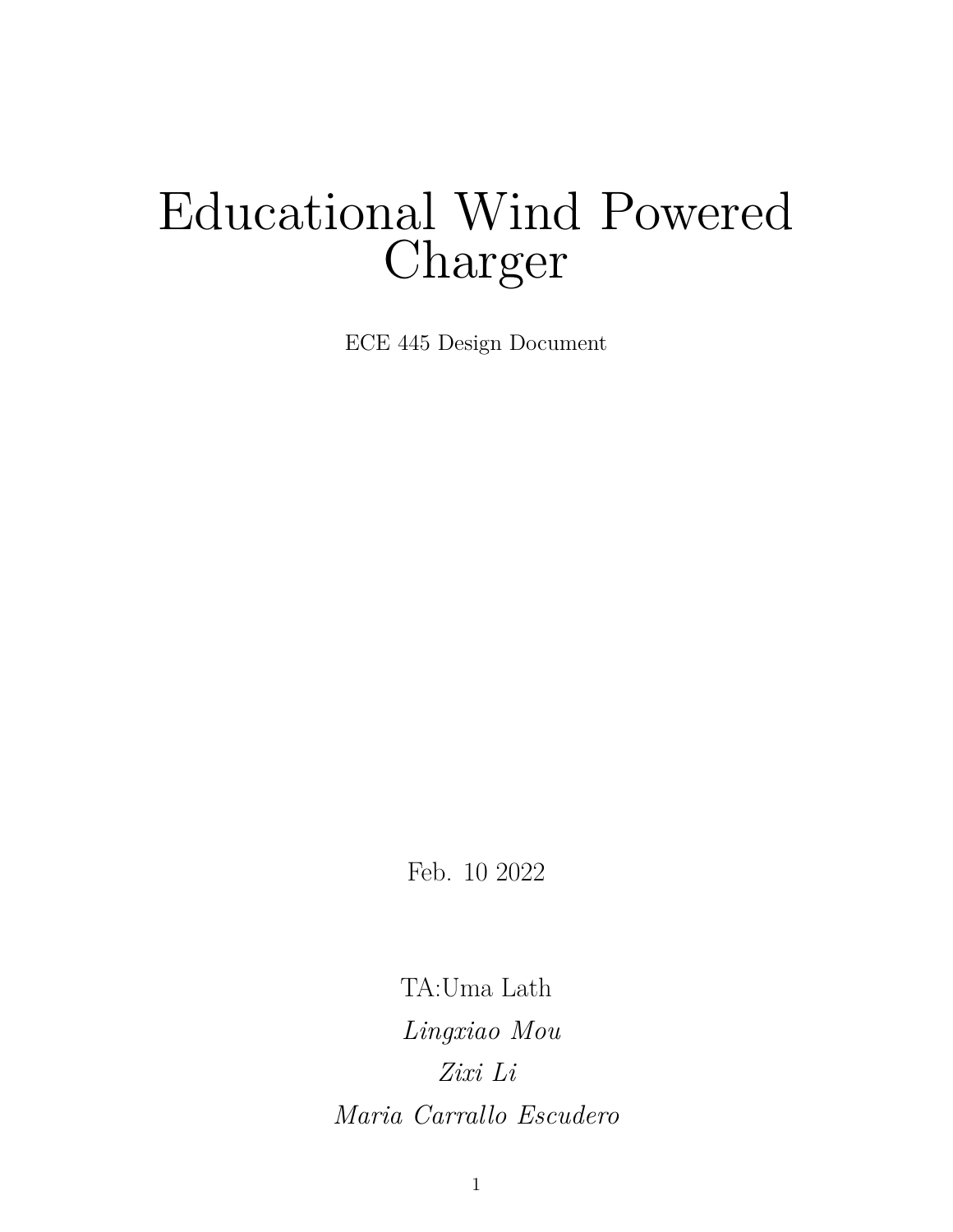# **Contents**

| $\mathbf{1}$   |               | Introduction                           | $\overline{\mathbf{4}}$ |
|----------------|---------------|----------------------------------------|-------------------------|
|                | 1.1           |                                        | $\overline{4}$          |
|                | 1.2           |                                        | $\overline{4}$          |
|                | 1.3           |                                        | 5                       |
| $\overline{2}$ | <b>Design</b> |                                        | 6                       |
|                | 2.1           |                                        | 6                       |
|                | 2.2           |                                        | $\overline{7}$          |
|                |               | 2.2.1                                  | $\overline{7}$          |
|                |               | 2.2.2                                  | 8                       |
|                |               | 2.2.3                                  | 9                       |
|                |               | 2.2.4                                  | 10                      |
|                | 2.3           |                                        | 11                      |
| $\bf{3}$       |               | <b>Cost and Schedule</b>               | 12                      |
|                | 3.1           |                                        | 12                      |
|                |               | $3.1.1$ Labor                          | 12                      |
|                |               | 3.1.2                                  | 12                      |
|                |               | 3.1.3                                  | 13                      |
|                | 3.2           |                                        | 14                      |
| 4              |               | <b>Discussion of Ethics and Safety</b> | 14                      |
|                | 4.1           |                                        | 14                      |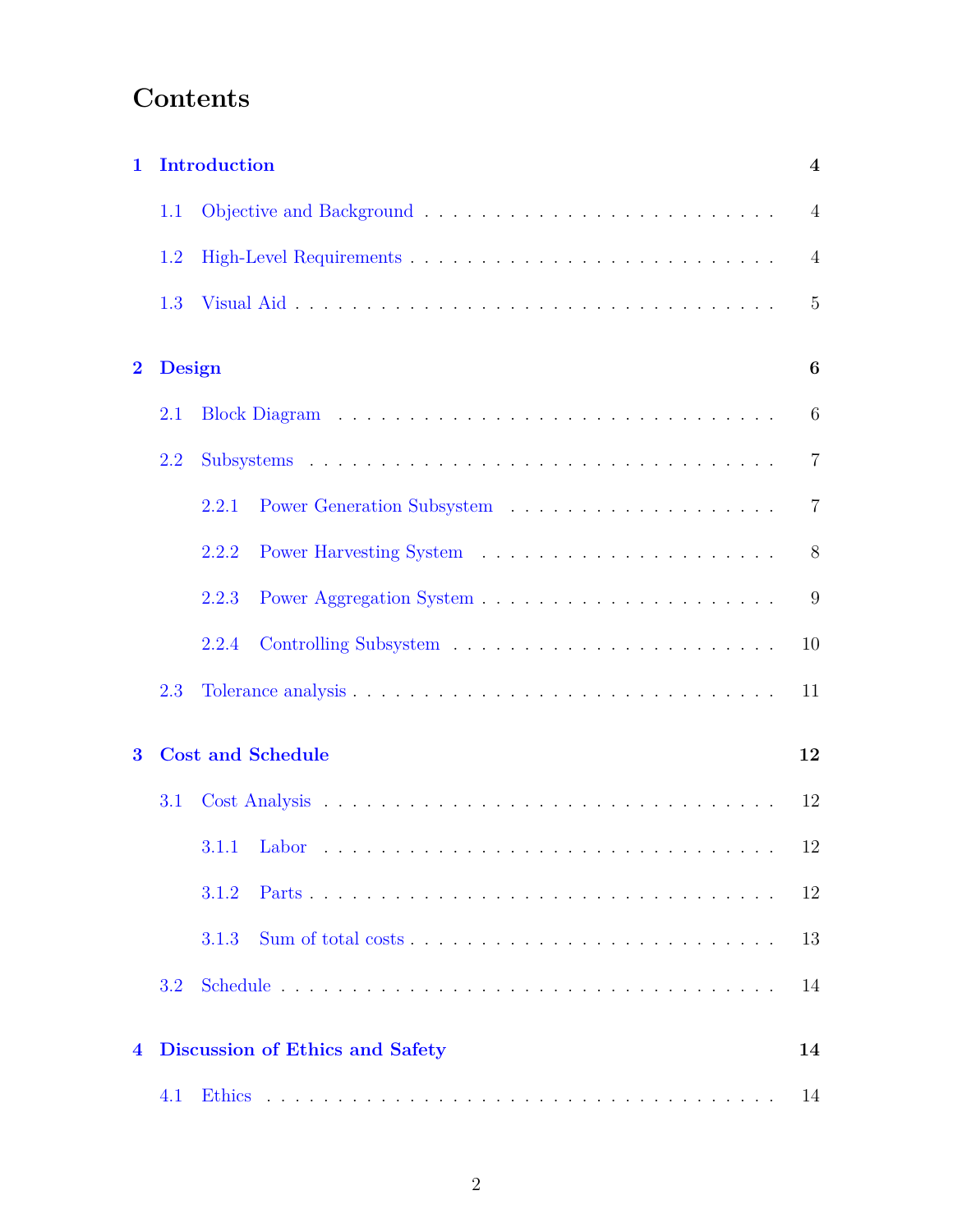|                    | 5 Appendix: Schematics | 16 |
|--------------------|------------------------|----|
| <b>6</b> Reference |                        | 19 |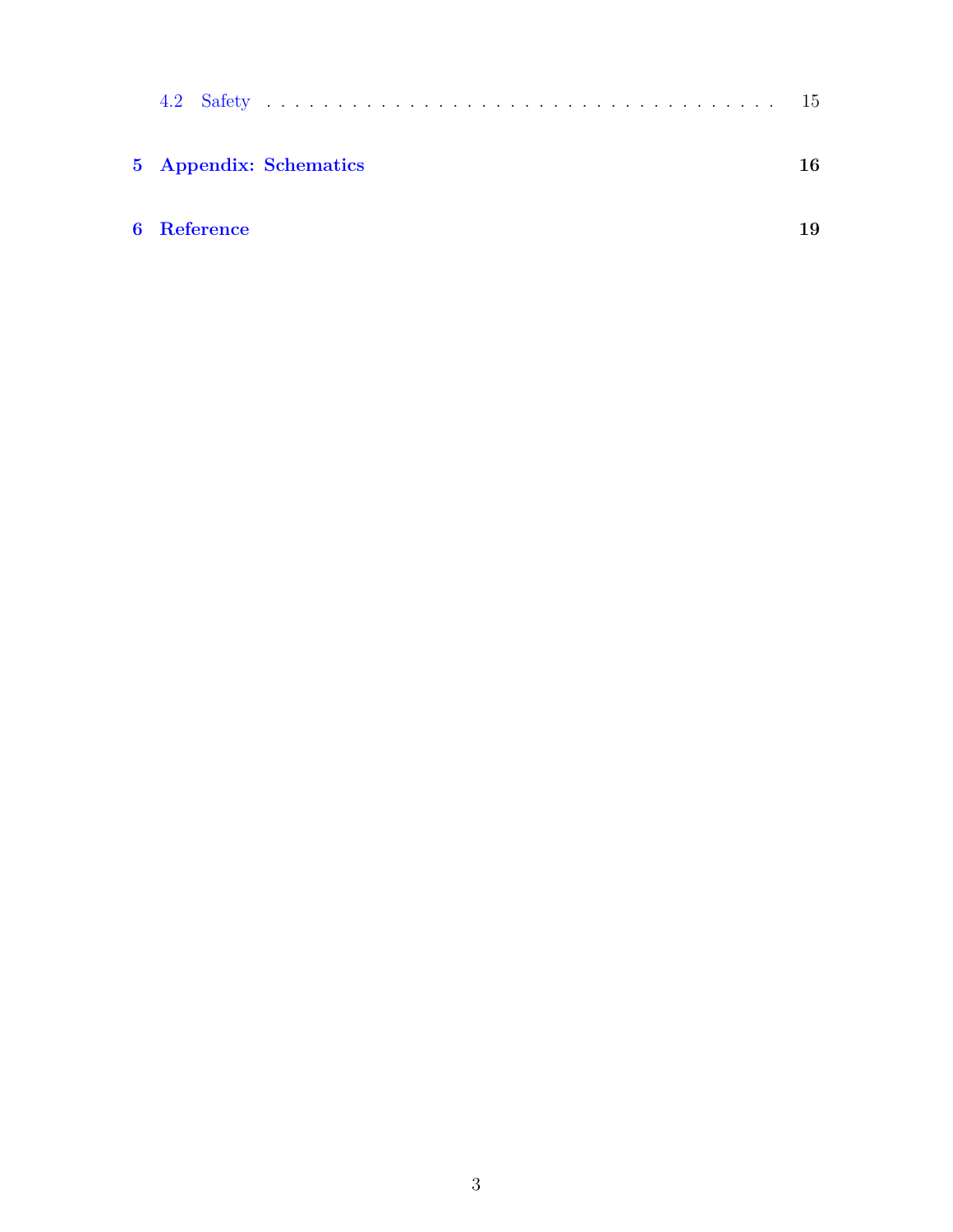## <span id="page-3-0"></span>**1 Introduction**

#### <span id="page-3-1"></span>**1.1 Objective and Background**

As more industrial companies turn to cleaner energy utilization, wind power has become one of the main power sources for energy supply. From an industry point of view, it would be a good idea to teach students how this technology is used in realworld applications. An exemplary application would be a bike-mounted wind electricity generator.

Lots of cyclists prefer to ride in wild areas, such as mountains, grasslands, and remote gravel tracks, where electricity is absent. A charging tool that can supply power to portable electronic devices would be beneficial. This product farms wind with a 3 blade rotor and convert the energy into electricity. When riding the bike, the coming wind would directly be converted into electricity, which ensures sustainable high wind speed for the power supply.

Although there are commercial products available, they are not operational when having a rest, not adjustable for wind speed, and expensive. This design intends to provide a relatively cheap, portable, self-support, ever-ready, and educational battery charger to customers.

#### <span id="page-3-2"></span>**1.2 High-Level Requirements**

- **Portable blade and rotor system.** We want to farm energy and protect our rotor as much as possible. When the wind is too high(20 mph) for the rotor to rotate, the rider has choice to temporarily remove the rotor system and easily install it back.
- **The system is able to charge a phone.** The system should provide enough power output(5 watt) when rider is riding the bike with 13 mph. When charging a phone, the phone should show a charging status.
- **The entire system's width must not exceed 40 cm.** We do not want our wind turbine to be too large in diameter, which might disturb view of riders.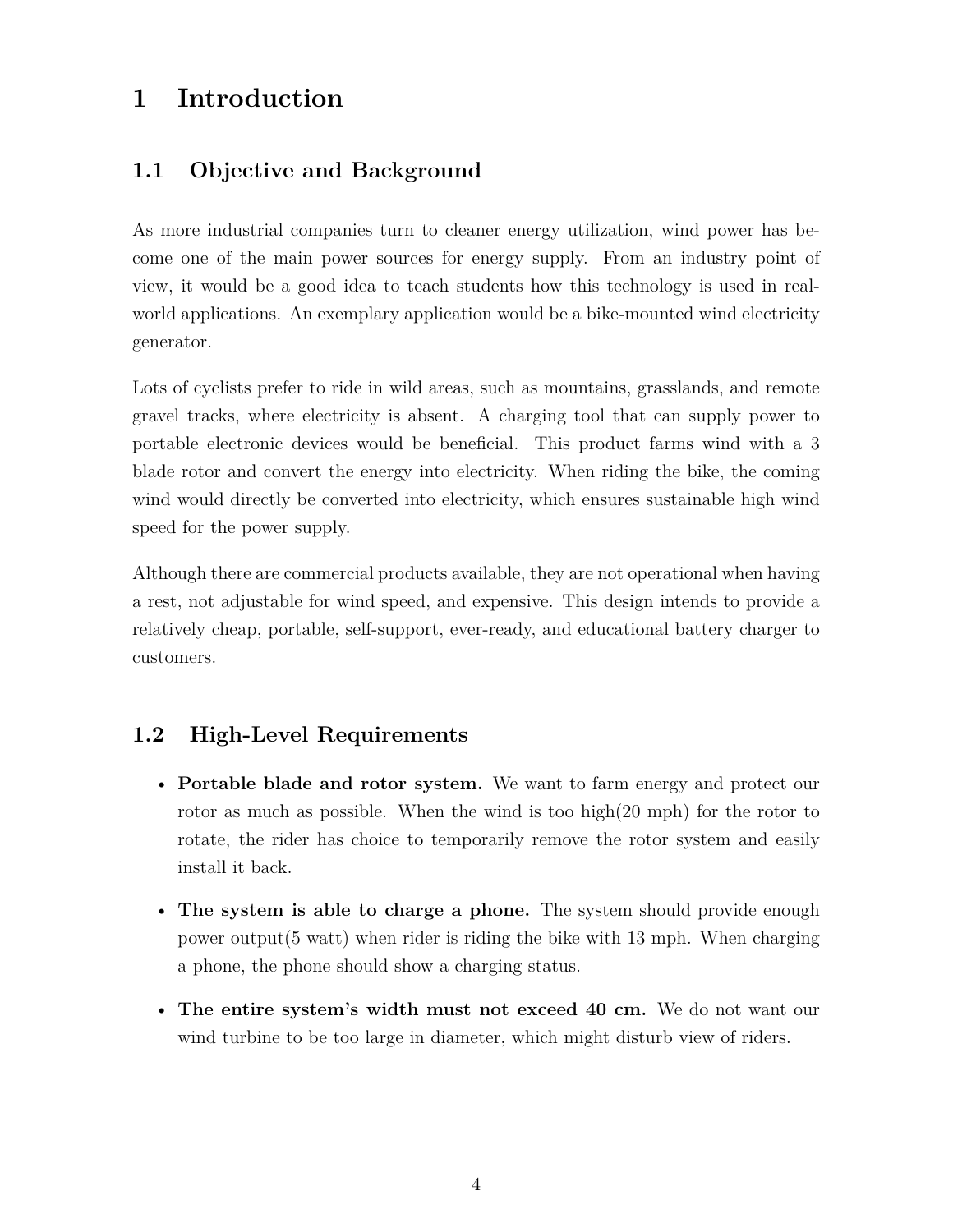#### <span id="page-4-0"></span>**1.3 Visual Aid**



Figure 1: Visual Diagram for the System.

Both the sensor and turbine itself will be mounted on the head tube of the bike. All the PCB hardware will be mounted on the down tube. When you ride the bike, the wind pushes the blade on turbine and make electricity. Anemometer is going to communicate with the microcontroller to assist calculating the maximum power point.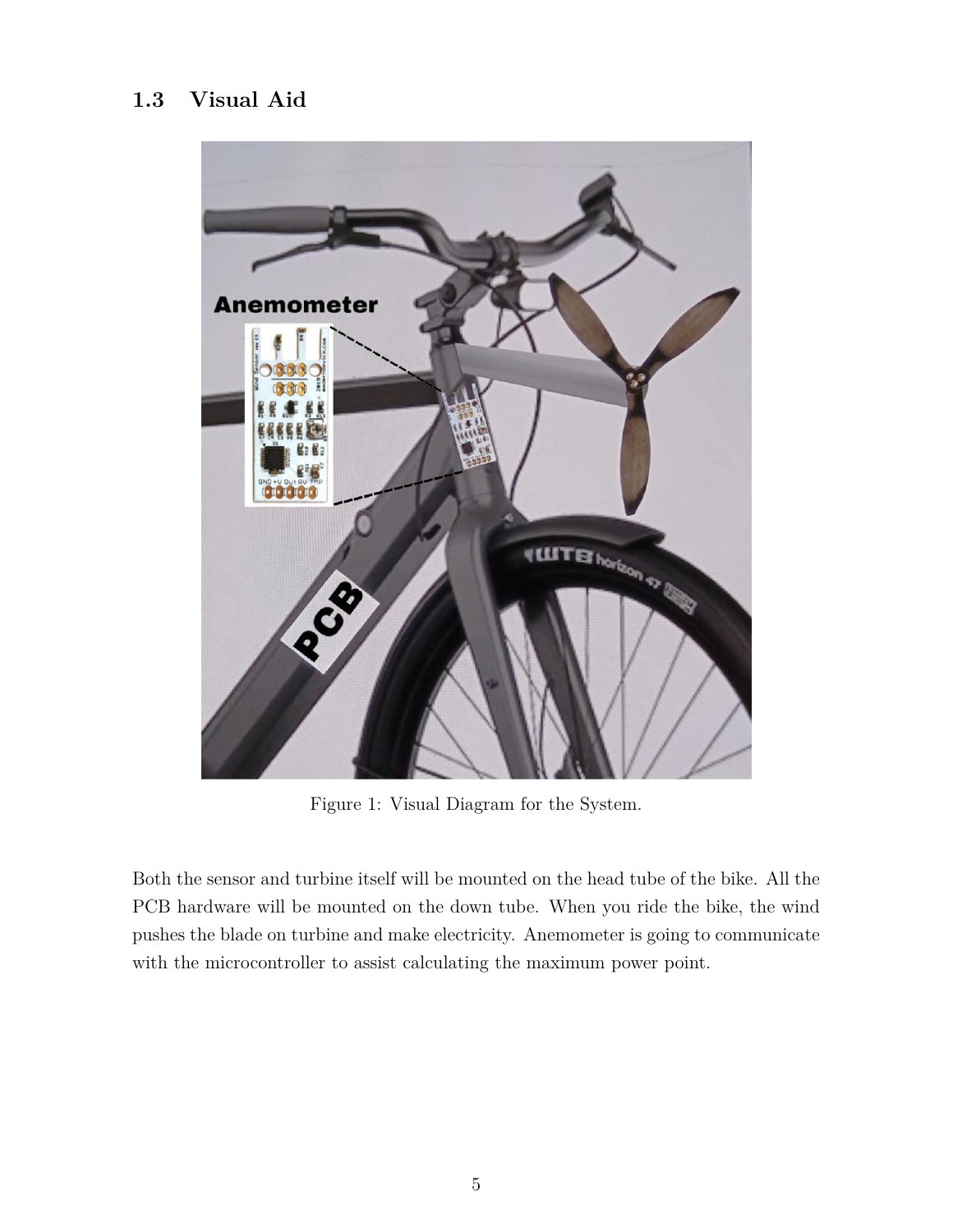### <span id="page-5-0"></span>**2 Design**

#### <span id="page-5-1"></span>**2.1 Block Diagram**



Figure 2: Block Diagram

The block diagram consist of four different subsystems: Power Generation, Power Harvesting, Power Aggregation and Controlling subsystems.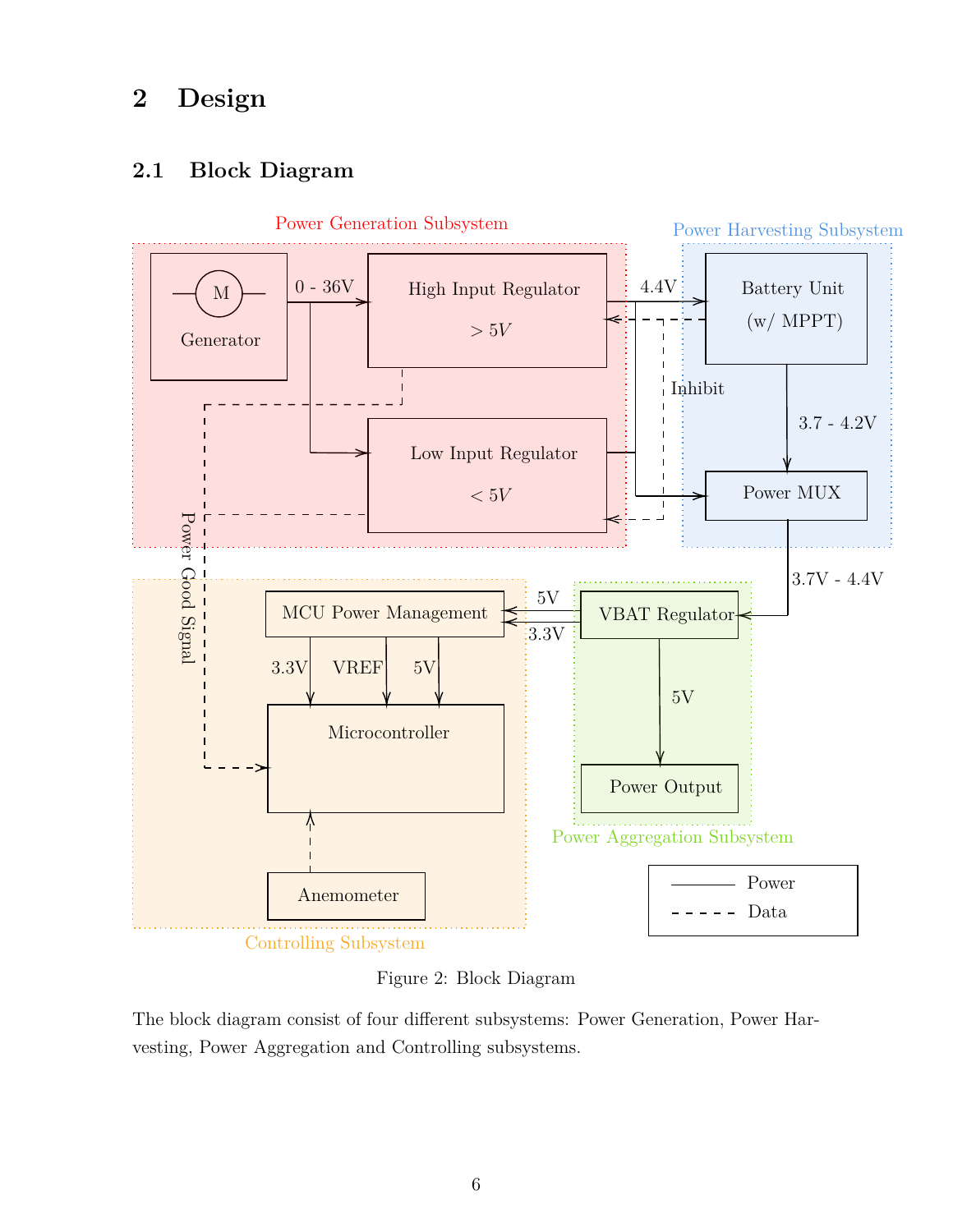#### <span id="page-6-0"></span>**2.2 Subsystems**

#### <span id="page-6-1"></span>**2.2.1 Power Generation Subsystem**

This subsystem holds the wind turbine, AC/DC diode bridges, buffers, and regulators. It generates energy from wind power and provides an unstable 4.4V output. The current capability of this 4.4V output cannot be relied on.

The source voltage from the motor generator can be viewed as a high-impedance power source. When current is drawn from the motor, the current will generate an electromagnetic force in the motor in the reverse direction, causing it to slow down and reducing its output voltage.

This unit also outputs a Power Good signal indicating that the input voltage is within operational range. This signal will be consumed by the microcontroller.

| Requirements                                   | <b>Verification</b>                           |  |  |
|------------------------------------------------|-----------------------------------------------|--|--|
| 1. When the input voltage is higher than       | i). Connect the input voltage to a function   |  |  |
| 3V, the system should be able to provide       | generator. Let the function generator gen-    |  |  |
| an output between $4.2V - 4.5V$ , the floating | erate a random voltage from 3-36V. Discon-    |  |  |
| voltage for charging a Li-ion battery. 4.4V    | nect the battery unit.                        |  |  |
| is most ideal. (Under 3V, either the wind      | ii). Measure the output voltage. It should    |  |  |
| speed is too low, or too much current is be-   | fluctuate around $4.2V - 4.5V$ .              |  |  |
| ing drawn.)                                    |                                               |  |  |
| 2. The module should not break when the        | i) Set the DC power supply to 60V. Connect    |  |  |
| input suddenly spike to voltages around 60     | the output of the module to the oscilloscope. |  |  |
| Volts. (A possible case for motor genera-      | ii) Briefly connect the power supply output   |  |  |
| tors)                                          | to the input for around 0.1 seconds. Make     |  |  |
|                                                | sure the circuit did not generate any sparks  |  |  |
|                                                | or burns.                                     |  |  |
|                                                | iii) Set the DC power supply to 12V and       |  |  |
|                                                | connect the output to digital voltmeter.      |  |  |
|                                                | Make sure the output voltage is between 4.2   |  |  |
|                                                | $-4.4V$ .                                     |  |  |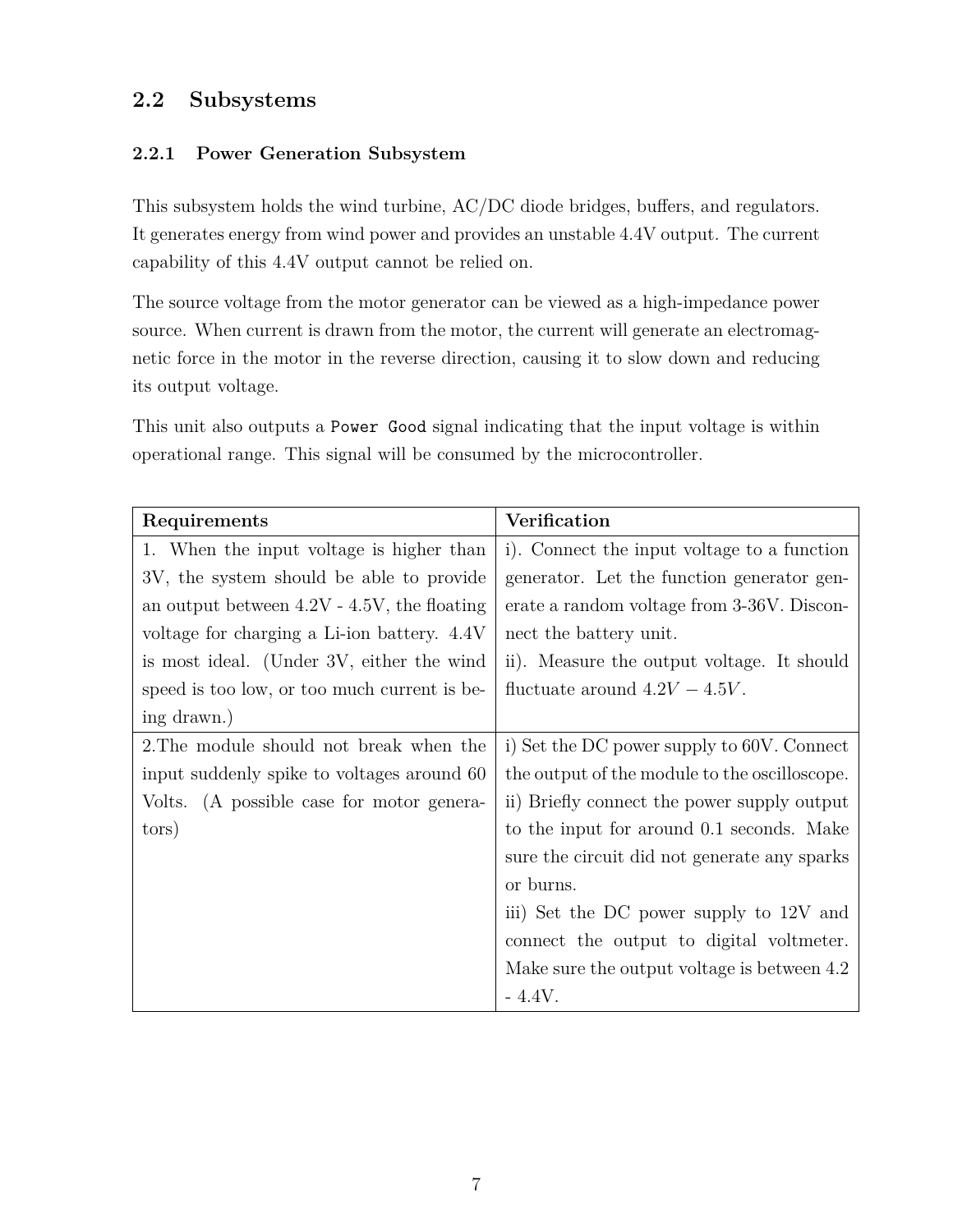| 3. The power good signal should be asserted | i). Connect the input voltage to a function |
|---------------------------------------------|---------------------------------------------|
| only when the output is valid.              | generator. Let the function generator gen-  |
|                                             | erate a sine voltage from 3-36V. Disconnect |
|                                             | the battery unit.                           |
|                                             | ii). Connect oscilloscope Channel 1 to out- |
|                                             | put, and Channel 2 to Power Good signal.    |
|                                             | The Power Good signal should only be as-    |
|                                             | serted when output is available. i.e. They  |
|                                             | should appear synchronous on the oscillo-   |
|                                             | scope.                                      |

**Expectations of this subsystem**: This system should provide a 5V output and a PG signal when there is enough wind power. When there is no wind power, there should be no PG signal, and no output is expected. The servo will turn smoothly based on the microcontroller's control signal simultaneously.

#### <span id="page-7-0"></span>**2.2.2 Power Harvesting System**

This subsystem holds a battery and its *Maximum Power Point Tracking*(MPPT) charger. the MPPT charger will control the charging current of the battery in order to achieve the maximum power input. Such units are common on lots of renewable energies, such as solar panels and wind turbines.

The system contains a power MUX. When power is available from the generator, it will prioritize using the power from the regulators as its output. When the generator is not providing enough power, the MUX will utilize battery power. The output of the MUX depends on wind conditions and fluctuates due to the charge of the battery. Output range is 3.7 - 4.4V.

**Expectations of this subsystem**: This system should be able to charge from an unstable power supply and provide an always-available output voltage.

| Requirements | Verification |
|--------------|--------------|
|              |              |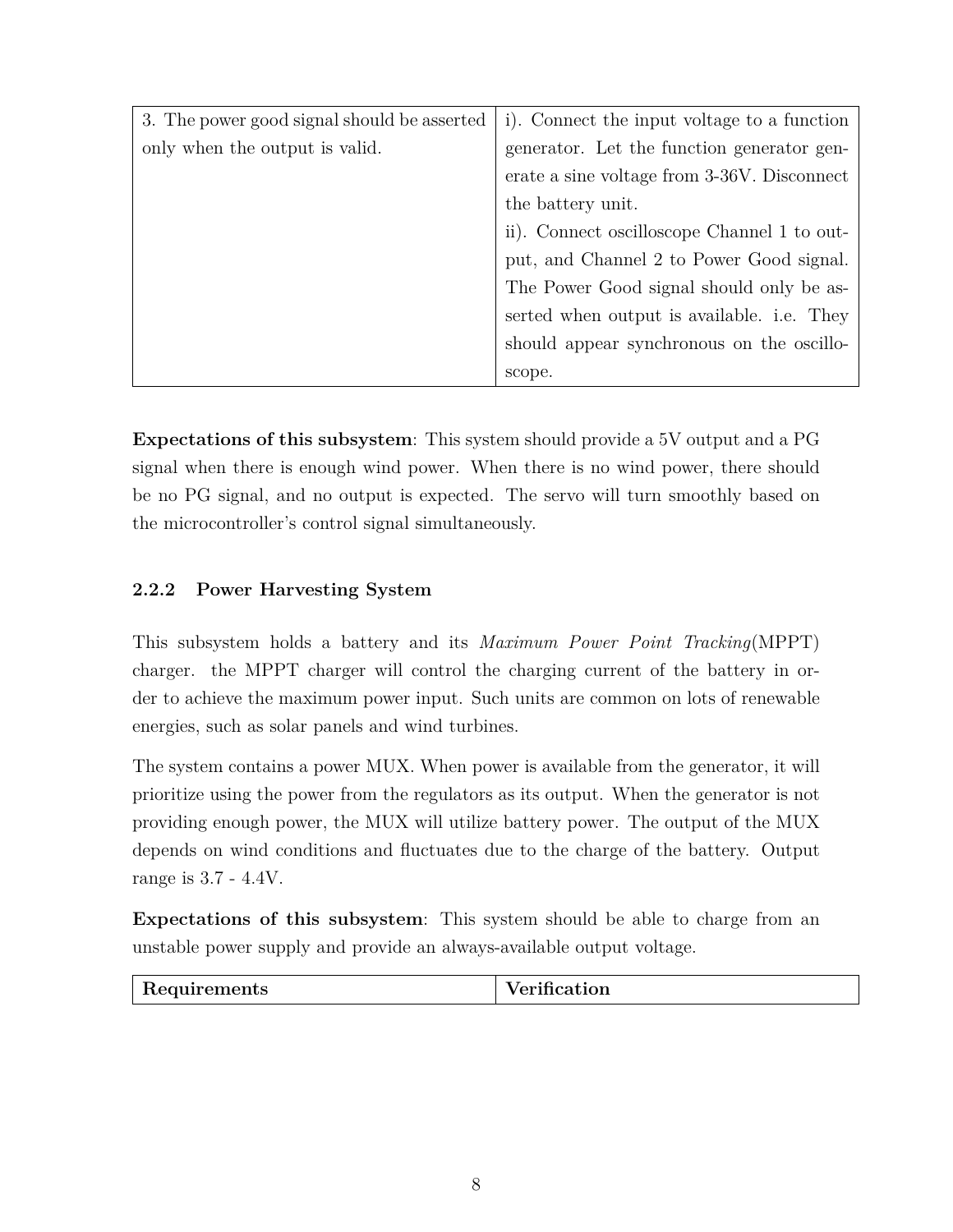| 1. The module should be able to draw cur-      | i) Connect a lab power supply to input and        |  |  |
|------------------------------------------------|---------------------------------------------------|--|--|
| rent from the input within 100ms as the in-    | Oscilloscope Channel 1. Connect the pos-          |  |  |
| put rises to 4.2V.                             | itive battery terminal to Channel 2. Turn         |  |  |
|                                                | lab power supply off. Set the oscilloscope to     |  |  |
|                                                | trigger on Channel 1 rising edge $@ 2V$ .         |  |  |
|                                                | ii) Set lab power supply to 4.4V and turn         |  |  |
|                                                | on. The oscilloscope should trigger. Ob-          |  |  |
|                                                | serve the time difference between the rising      |  |  |
|                                                | of Channel 1 and Channel 2. It should not         |  |  |
|                                                | exceed 100ms.                                     |  |  |
| 2.<br>When the input is absent, the system     | i) Connect a charged battery and remove           |  |  |
| should still provide a 3.7V - 4.4V output.     | power from the input.                             |  |  |
|                                                | ii) Measure the output. It should still be        |  |  |
|                                                | available at around $3.7V - 4.2V$                 |  |  |
| 3. When the battery is charging from the       | i) Measure the input voltage, input current,      |  |  |
| input and output is disabled, the charging     | battery voltage and battery current.              |  |  |
| efficiency should be at least $90\%$ .         | ii) Check the difference in total input power     |  |  |
|                                                | and charging power should not exceed $10\%$       |  |  |
| 4. When generator input drops below 4.2V,      | i) Connect a $100\Omega$ resistor to the output   |  |  |
| the MUX should switch to battery output        | line to simulate the power draw of the mi-        |  |  |
| within 200ms and the supply to microcon-       | crocontroller. Connect a 4.4V lab power           |  |  |
| troller unit should not fail during switching. | supply to the input. Connect Oscilloscope         |  |  |
|                                                | Channel 1 to input and Channel 2 to out-          |  |  |
|                                                | put, set the oscilloscope to trigger on the       |  |  |
|                                                | falling edge of Channel $1 \otimes 2V$ . ii) Turn |  |  |
|                                                | off the lab power supply. The oscilloscope        |  |  |
|                                                | should trigger. Observe the output curve.         |  |  |
|                                                | It should stabilize within 200ms, and the         |  |  |
|                                                | voltage should not fall below 3.3V for more       |  |  |
|                                                | than 10ms.                                        |  |  |

#### <span id="page-8-0"></span>**2.2.3 Power Aggregation System**

This subsystem takes the voltage from the battery unit, converts it into 3.3V and 5V, and delivers it to the Controlling Subsystem and the output.

It provides stable, reliable 5V and 3.3V output to the power outlet and the Controlling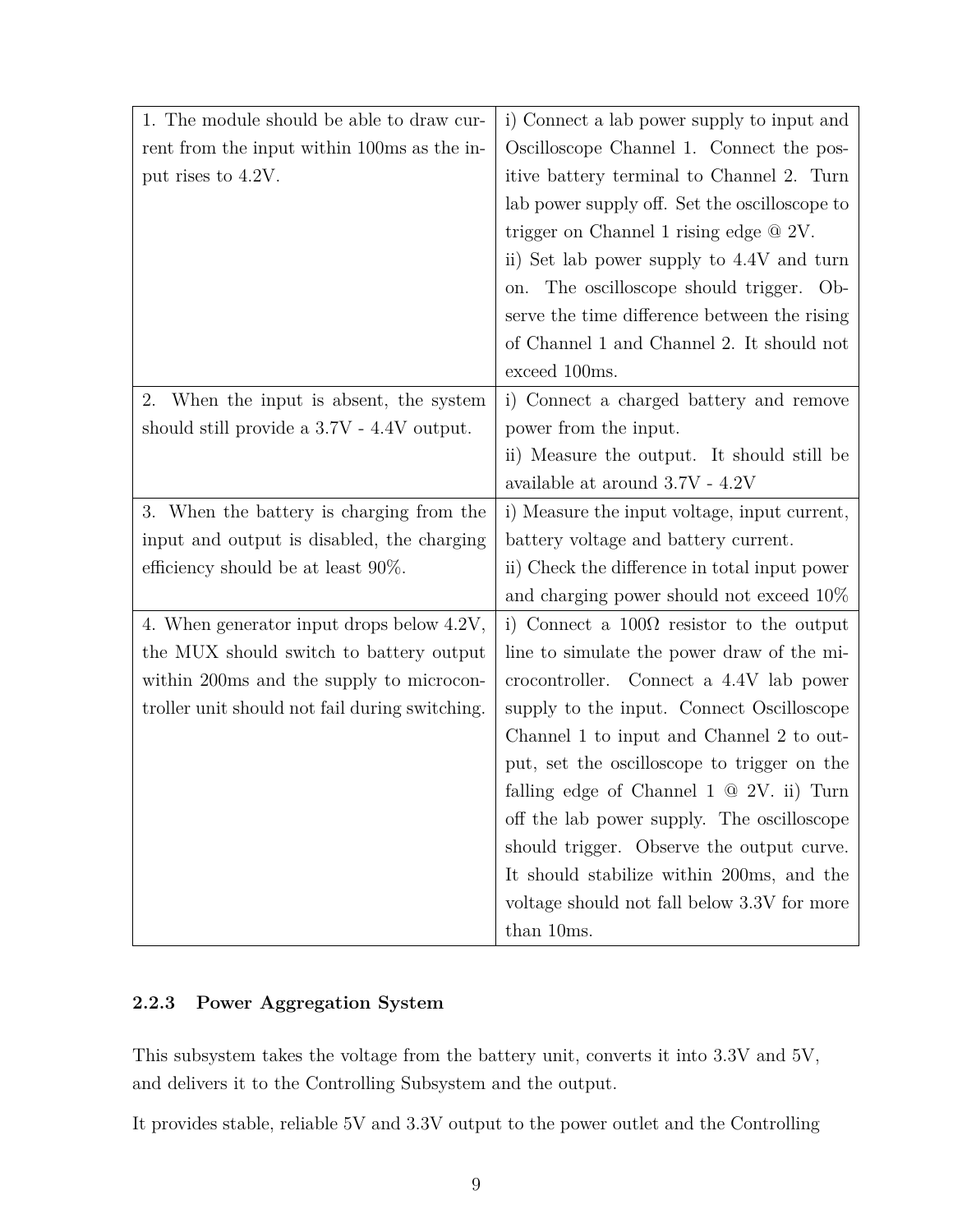Subsystem.

| Requirements                                | <b>Verification</b>                               |  |  |
|---------------------------------------------|---------------------------------------------------|--|--|
| 1. The 5V line should provide 2A of current | i). Connect a $4.2V$ , $2.5A$ lab power supply    |  |  |
| when power is available in the system.      | to the input line.                                |  |  |
|                                             | ii). Connect a $2.5\Omega$ ceramic resistor onto  |  |  |
|                                             | the 5V output line. Ensure the voltage            |  |  |
|                                             | across the resistor is 5V.                        |  |  |
| 2. The 3.3V line should provide 20mA of     | i). Connect a $4.2V$ , $2.5A$ lab power supply    |  |  |
| current when power is available in the sys- | to the input line.                                |  |  |
| tem.                                        | ii). Connect a $165\Omega$ resistor onto the 3.3V |  |  |
|                                             | output line. Ensure the voltage across the        |  |  |
|                                             | resistor is $3.3V$ .                              |  |  |
| 3. Shorting the 5V Power Output should      | i). Connect a battery and short the 5V out-       |  |  |
| not cause the MCU to fail, and should not   | put to make sure the 3.3V line not drop be-       |  |  |
| permanently hurt the system.                | $low$ 1.8V.                                       |  |  |
|                                             | ii). Measure the output when the shortage         |  |  |
|                                             | is resolved. 5V output should be available        |  |  |
|                                             | within 10 seconds.                                |  |  |

**Expectations of this subsystem**: This system should provide a stable 5V and 3.3V output.

#### <span id="page-9-0"></span>**2.2.4 Controlling Subsystem**

This subsystem holds the sensor (anemometer) and the microcontroller unit. The microcontroller will monitor the wind speed and decide the Maximum Power Point for the wind turbine.

| Requirements                                | <b>Verification</b>                                                                               |  |  |
|---------------------------------------------|---------------------------------------------------------------------------------------------------|--|--|
|                                             | 1. The microcontroller should provide the $\vert i \rangle$ . Provide simulated Power Good, float |  |  |
| user with LEDs, indicating whether the bat- | and charging signals to MCU by manipu-                                                            |  |  |
| tery is currently charging or discharging.  | lating wires into the test points.                                                                |  |  |
|                                             | The MCU should light up the corre-<br>$\mathrm{ii}).$                                             |  |  |
|                                             | sponding LED indicators.                                                                          |  |  |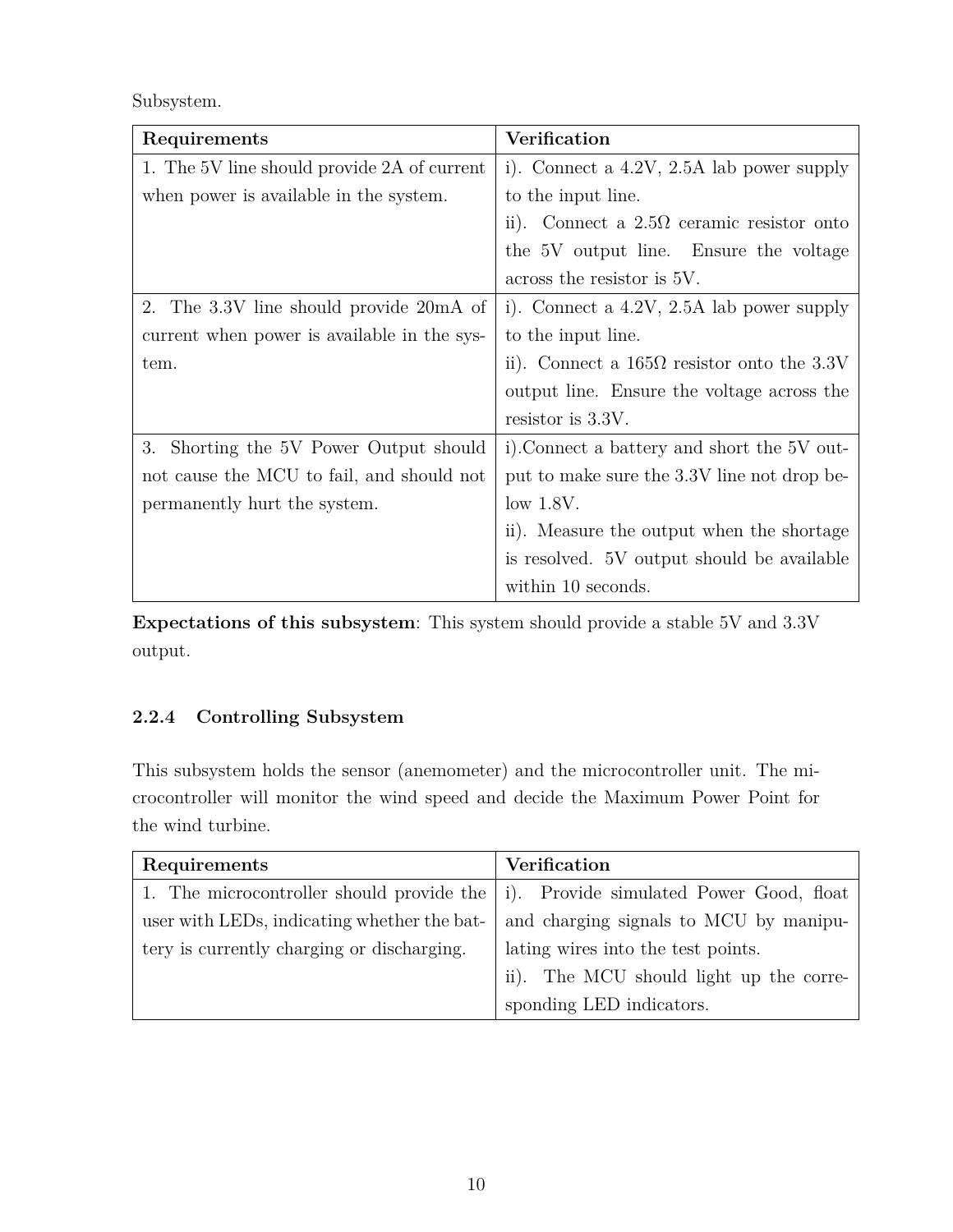| 2. The microcontroller should adjust the     | This verification could not be done individ-      |  |  |
|----------------------------------------------|---------------------------------------------------|--|--|
| bias of the charging controller IC to meet   | ually on the unit. It must be tested with         |  |  |
| the maximum power point. The algorithm       | the whole system assembled. i) Calculate          |  |  |
| is considered successful if the achieved     | the theoretical power at 5mph, 10mph and          |  |  |
| power is at least $80\%$ of maximum possible | $15$ mph.                                         |  |  |
| power.                                       | ii) Generate a wind of 5mph, 10mph and            |  |  |
|                                              | 15mph (possibly with a wind tunnel). Fine         |  |  |
|                                              | tune the feedback voltage to get the max-         |  |  |
|                                              | imum power output of the system. Mea-             |  |  |
|                                              | sure the motor output $VGEN$ and feedback         |  |  |
|                                              | voltage $IFB$                                     |  |  |
|                                              | iii) Hardcode the ratio of VGEN and               |  |  |
|                                              | <i>IFB</i> into the microcontroller for each wind |  |  |
|                                              | speed.                                            |  |  |

**Expectations of this subsystem**: It accurately detects the wind speed and performs dynamic MPPT analysis.

#### <span id="page-10-0"></span>**2.3 Tolerance analysis**

No expectations was given to the power generation subsystem, since the input will vary wildly depending on the strength of the wind and the speed of the bike. The tolerance of components here cannot help with efficiency or system robustness.

The power harvesting system contains voltage dividers for setting battery floating voltage, maximum charge voltage and output voltage. These resistors have to be very accurate for the unit to function correctly and safely. Therefore, the traces for these voltage dividers are as short as possible on the PCB, and the resistors are chosen as E192 resistors with at most 0.5% tolerance.

The power aggregation system accepts a wide range of input. However, the 5V line should follow the specifications of USB 5V, which is  $5V \pm 5\%$ , or 4.75V - 5.25V. The 3.3V line is only powering the microcontroller, and should be between 1.5V and 3.6V. Voltage dividers are also present in the system, but 1% tolerance parts suits the need.

The microcontroller accepts a wide range of voltages. The microcontroller can run at 1.5-3.6V, here we chose 3.3V. VREF is a stable voltage voltage reference, which will be generated with a fixed-output LDO. The more accurate VREF is, the more accurate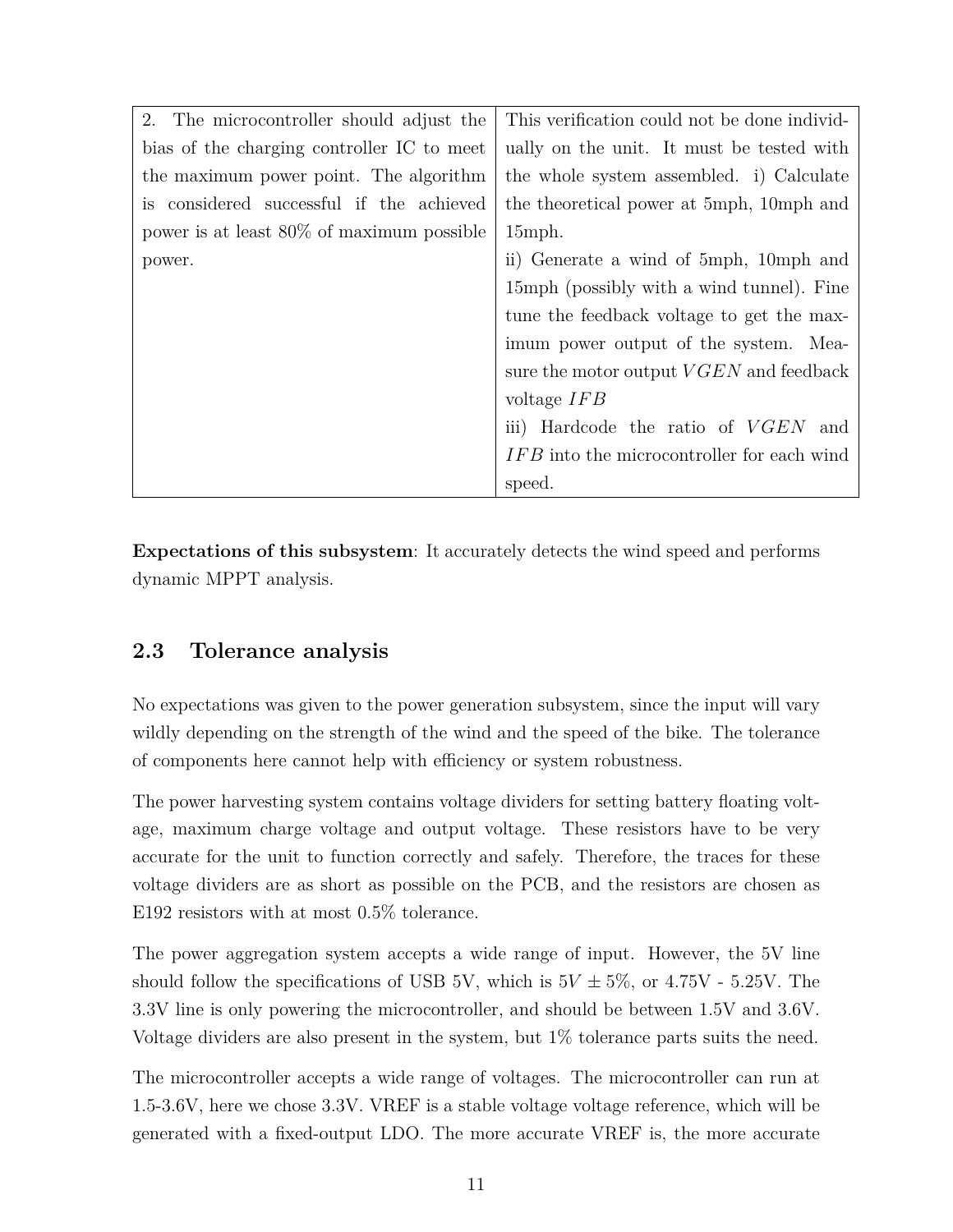the on-chip ADC data will be. The actual output of the LDO chip will be written into MCU software to compensate for error.

#### <span id="page-11-0"></span>**3 Cost and Schedule**

#### <span id="page-11-1"></span>**3.1 Cost Analysis**

#### <span id="page-11-2"></span>**3.1.1 Labor**

Basing the calculation in the annual salary information based on electrical and computer engineering for a full-time employment, the average salary is \$ 91,781. The average hours worked in a year are 2080, taking into account that and employee works 40 hours a weeks during 52 weeks. Therefore, the hourly income is approximately \$ 44 per hour.

Taking into account that each team member should spend 10 hours a week on the project in a 16 weeks semester, this would be a total of 160 hours to complete the project.

Labor per member =  $44 * 2.5 * 160 = $ 17,600$ 

For the 3 members of the team: Total Labor =  $3 * 5,280 = $52,800$ 

#### <span id="page-11-3"></span>**3.1.2 Parts**

The costs of the major components on the PCB are as follows: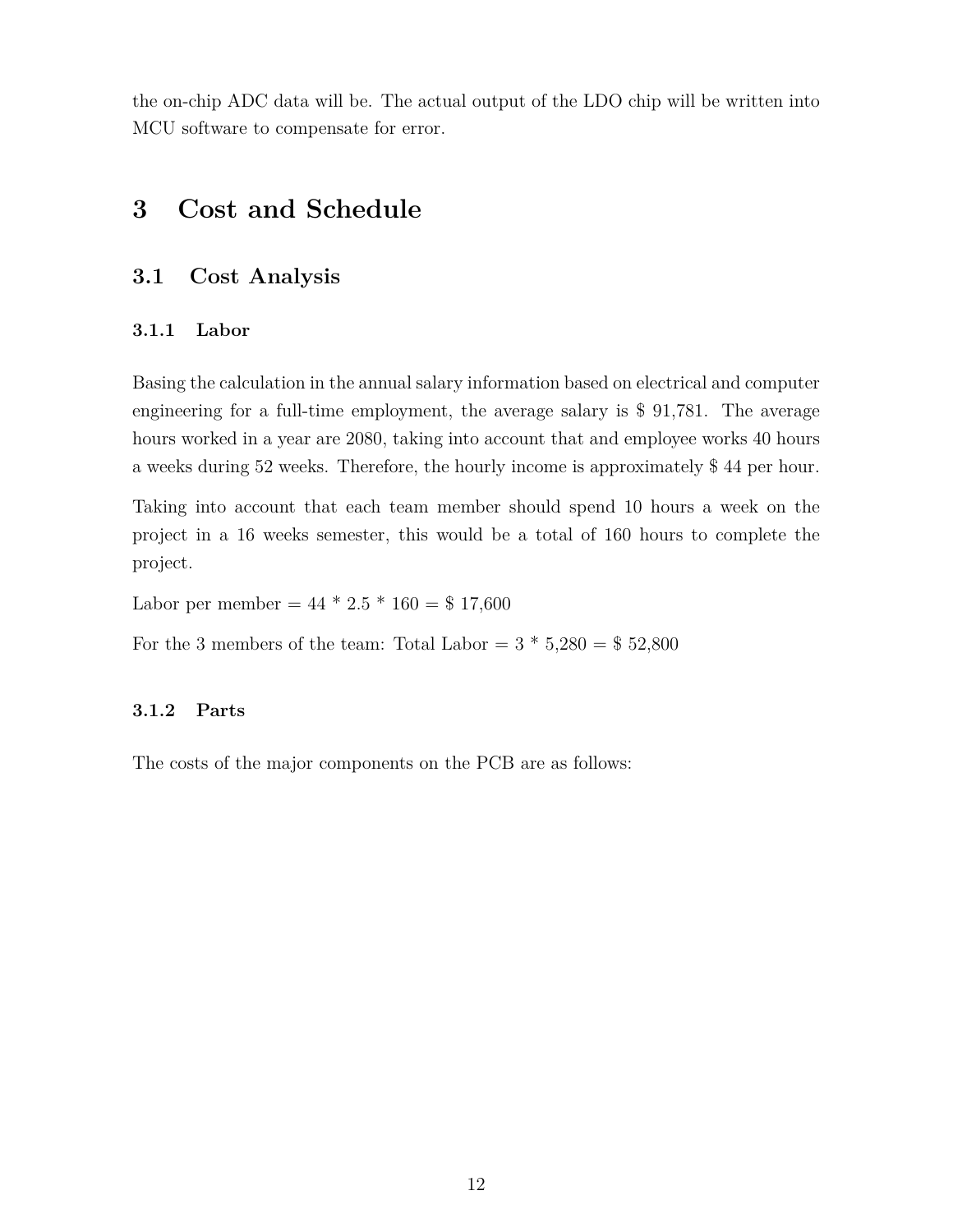| Item                    | Quantity       | Vendor       | Price/unit    | <b>Total Price</b> | Retrieval Date |
|-------------------------|----------------|--------------|---------------|--------------------|----------------|
| LTC4000-1               | 1              | Mouser       | \$12.04       | \$12.04            | Feb. 20        |
| STM32L433RCT6           | $\mathbf{1}$   | Mouser       | \$7.60        | \$7.60             | Feb. 20        |
| TLV3691IDCKT            | $\mathbf{1}$   | Mouser       | \$1.57        | \$1.57             | Feb. 20        |
| TPS63802DLAT            | $\mathbf{1}$   | Mouser       | \$2.16        | \$2.16             | Feb. 20        |
| SI4401BDY-T1-           | $\overline{2}$ | Mouser       | \$2.08        | \$4.16             | Feb. 20        |
| E3                      |                |              |               |                    |                |
| Mini Wind Tur-          | $\mathbf{1}$   | Amazon       | \$24.97       | \$24.97            | Feb. 20        |
| bine Blade              |                |              |               |                    |                |
| DC Wind<br>Tur-         | $\overline{2}$ | Amazon       | \$24.97       | \$49.94            | Feb. 20        |
| bine Project Mo-        |                |              |               |                    |                |
| tor Generator           |                |              |               |                    |                |
| Other cheap pas-        |                |              | $10\$ - $15\$ | $10\$ - $15\$      |                |
| sive components.        |                |              |               |                    |                |
| Metal tube with         | $\mathbf{1}$   | Machine shop |               |                    |                |
| Clamps.                 |                |              |               |                    |                |
| <b>Blades</b><br>safety | $\mathbf{1}$   | Machine shop |               |                    |                |
| cover                   |                |              |               |                    |                |
| Anemometer              | $\mathbf{1}$   | Moderndevice | \$23.43       | \$23.43            | Mar. 1         |

Therefore, we expect the total cost of the components on the PCB to be 30\$. The sensor would be 24\$. The 3 blade in totol costs 25\$ and motor generator costs 25\$ as well.

#### <span id="page-12-0"></span>**3.1.3 Sum of total costs**

We are assuming a cost of around \$ 30 for additional unexpected costs The sum of the total cost would be: Total = total labor  $cost + PCB cost + Blades + MotorGenerator$ + Clamps + Extra =  $52,800 + 30 + 25 + 25 + 24 + 30 = $52,944$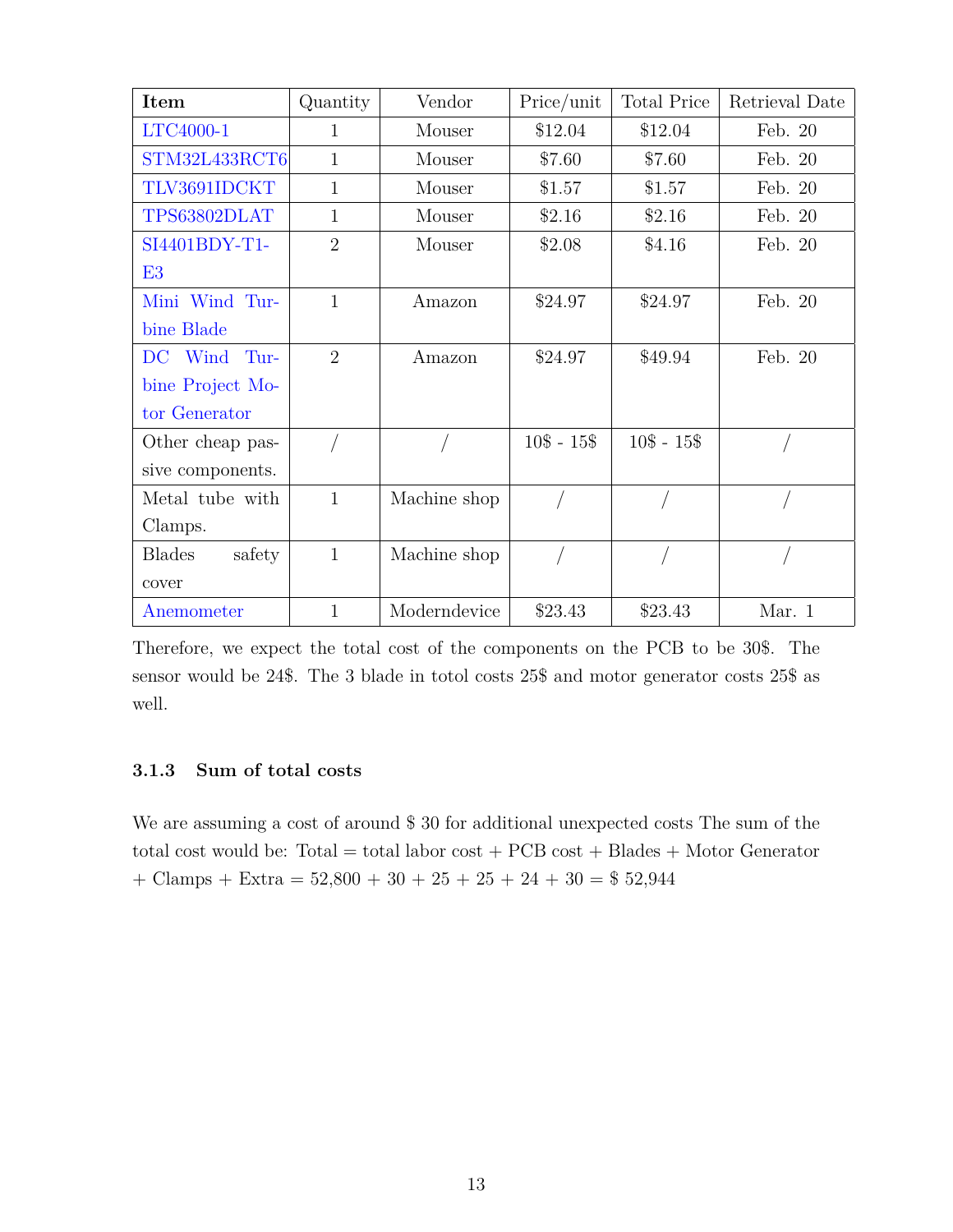#### <span id="page-13-0"></span>**3.2 Schedule**

| Date                       | Zixi                    | Lingxiao               | Maria                |
|----------------------------|-------------------------|------------------------|----------------------|
| Feb $24 - March 2$         | PCB design              | PCB design             | PCB design           |
| March $3-10$               | PCB redesign            | Machine Shop Parts     | Machine Shop Parts   |
|                            |                         | Ordering               | Ordering             |
| March $11 - 17$            | Soldering and assem-    | Test MPPT              | Soldering and assem- |
|                            | bling                   |                        | bling                |
| March $18-24$              | (PCB)<br>Testing<br>re- | Assembling motor       | Assembling blades    |
|                            | design)                 |                        |                      |
| March $25 - 31$            | Test microcontroller    |                        | Test microcontroller |
| April $1 - 7$<br>Coding IC |                         | Coding IC              | Coding IC            |
| April $8 - 13$             | Test PCB                | <b>Track MPPT</b>      | Soldering ne PCB is  |
|                            |                         |                        | needed               |
| April $14-20$              | Mock Presentation       |                        | Mock Presentation    |
| April 21 – May 4           | Finish Document         | <b>Finish Document</b> | Finish Document      |

# <span id="page-13-1"></span>**4 Discussion of Ethics and Safety**

#### <span id="page-13-2"></span>**4.1 Ethics**

Following the guidelines from the IEEE Code of Ethics, we are willing to develop this project to hold paramount the safety, health and welfare of the public(IEEE (Institute of Electrical and Electronics Engineers) Code of Ethics, 2015). Therefore, we will make sure that the mechanism is save to attach to a bicycle, to avoid any possible accidents due to a piece of our project falling off or distracting the rider.

To manage this, we will do lots of testing on different weather conditions and with the needed precautions to protect ourselves form injury, to make sure that we do not manufacture a dangerous object and make sure it is functional.

Also, some criteria that we wanted to take into account in the project is the environmental aspect. Since we are making an educational project we thought we should teach also about environmental concern. For this reason, all the components we are using are RoHS compliant and we are using lead-free solder.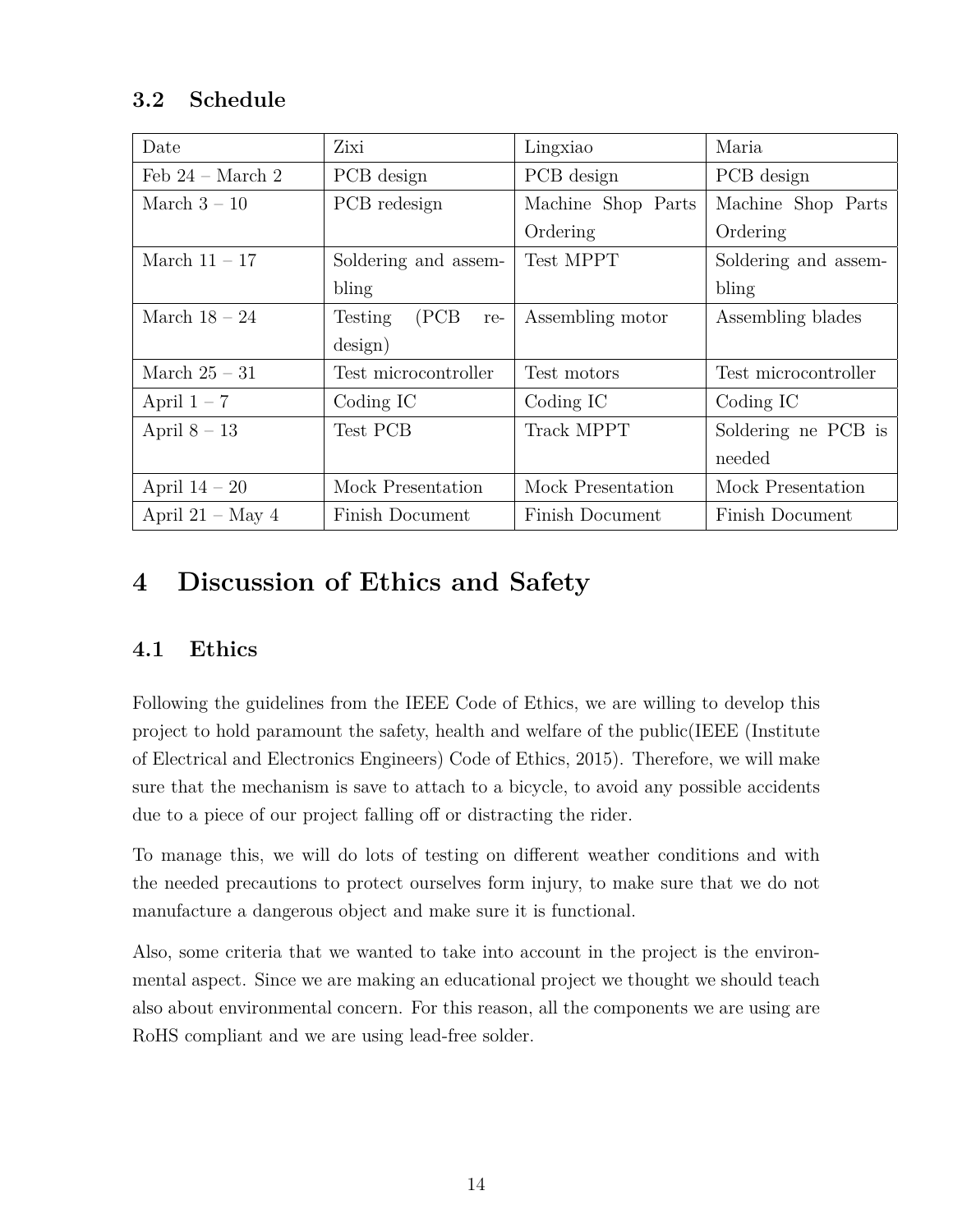#### <span id="page-14-0"></span>**4.2 Safety**

We are currently planning to mount the blade in the front of the bike. As a result, there is a safety issue if the rider's hand somehow touched the rotating blade, which could cause damage to both rider and the rotor itself. As a result, we are planning to make the blade as circular as possible to avoid any sharp edges on the blade. Plus, we would like to make the rotor be a certain distance away from the head tube. The rotor should be located 10 cm in the front of the head tube. Also, considering the possibility that the rotating blade might disturb the view of the rider, we will make the mounting position as low as possible on the head tube.

After carefully checking federal and state regulations, industry standards, and campus policy, we need to follow safety rules in the lab. As concerns for safety for working in the lab, we promise not to allow any group member to work alone in the lab session. Instead, there should be at least another member or a TA working together. Plus, we will not bring any food into the lab and always clean the table to keep the working station clean. This behavior could prevent any accidental touching of electronic devices hidden under the messy table(ECE 445 p.3). The biggest safety concern for us is accidentally touching high voltage circuits without protection and misconduct during soldering. But if we are careful with our implementation, we should be able to do our job successfully.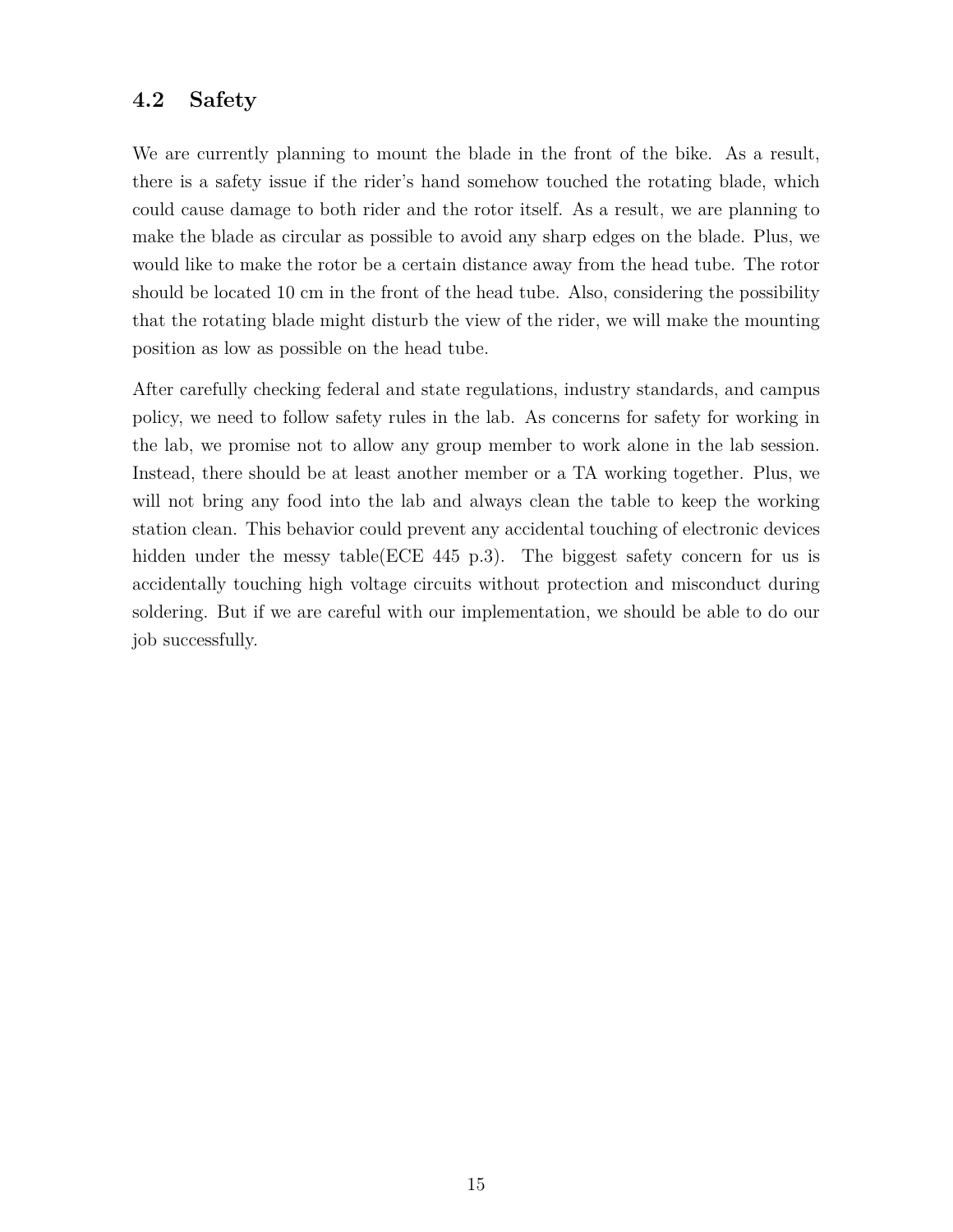# <span id="page-15-0"></span>**5 Appendix: Schematics**



Figure 3: Top-Level schematic, shows connections between other sheets



Figure 4: Motor connectors, rectifiers, buffer and protection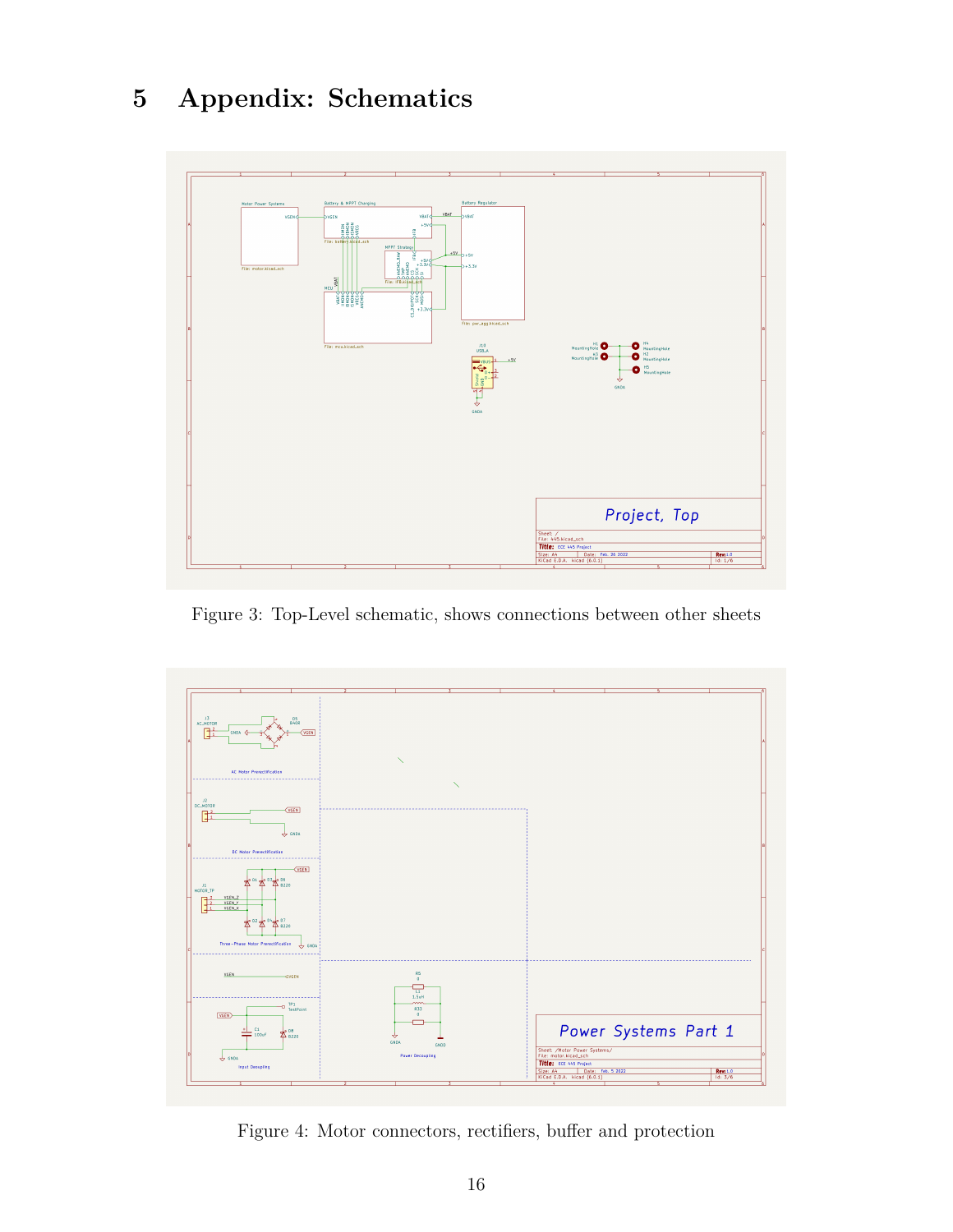

Figure 5: Battery charging and MPPT subsystem



Figure 6: Power aggregation subsystem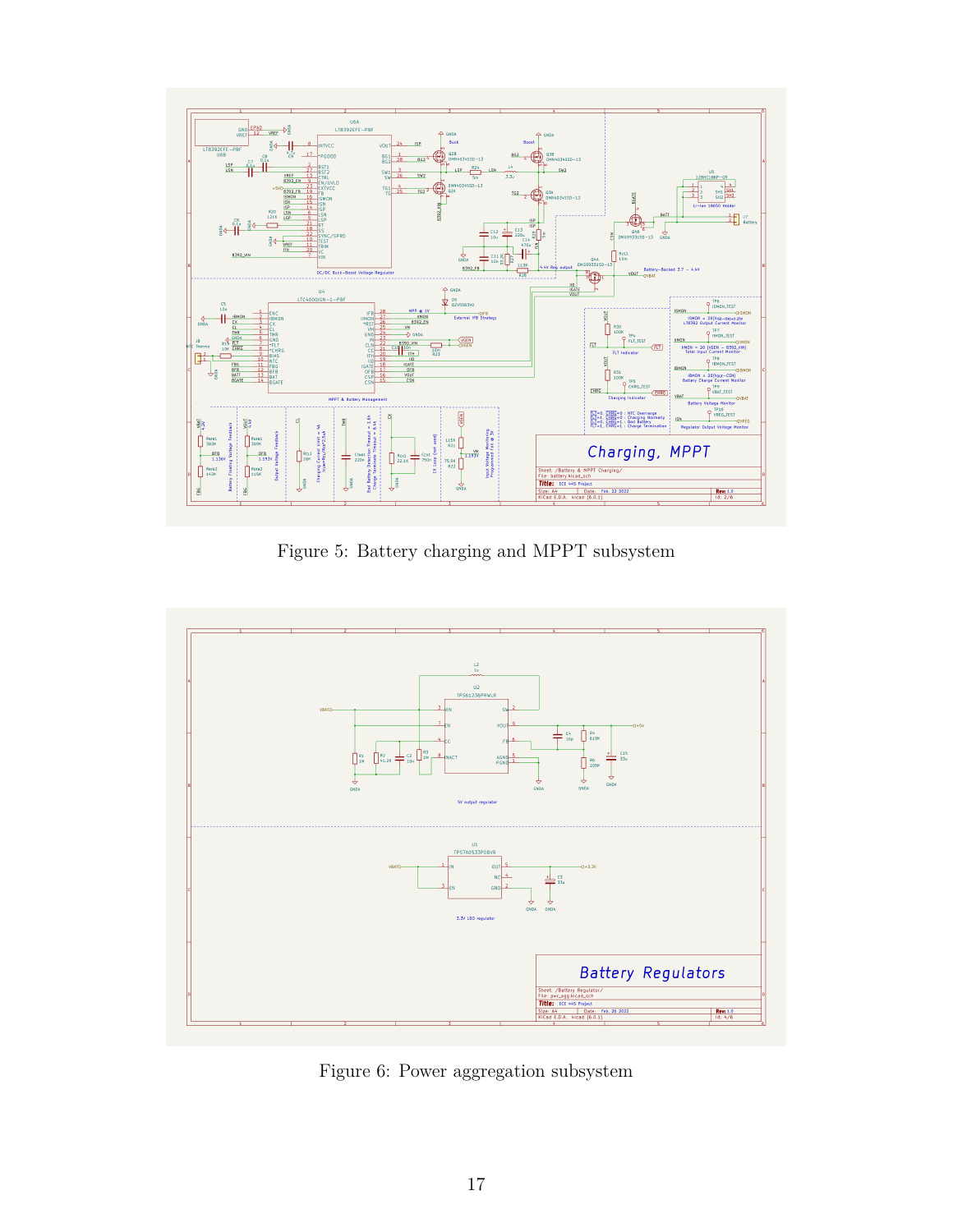

Figure 7: MPPT Feedback strategies



Figure 8: Microcontroller